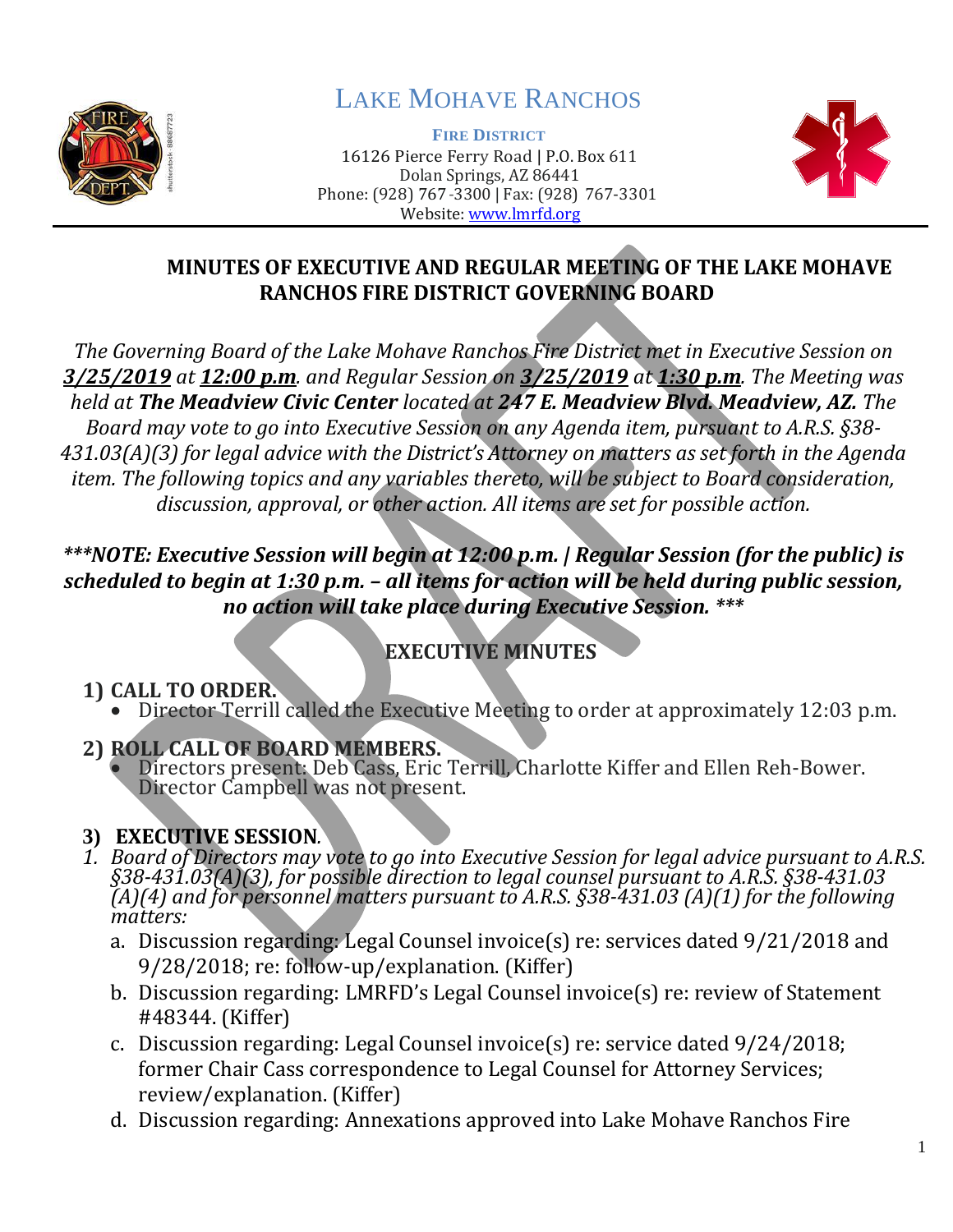District 2018; incorrect form used. (Kiffer)

- e. Discussion regarding: Sherwood correspondence re: annexation. (Kiffer)
- f. Discussion regarding: Legal Counsel advice on payout to the Chief prior to 5/31/2019. (Kiffer)
- g. Discussion regarding: Social Media postings re: Board Member activity. (Cass)
- h. Discussion regarding: Executive Session Item G held 2/25/2019; review/information. (Cass)
- i. Discussion regarding: Interim Fire Chief/Fire Chief position re: announcement of open position; re: outline parameters for position. (Kiffer/Cass)
- j. Discussion regarding: Potential violation of confidentiality for Executive Session 2/25/2019. (Reh-Bower)
- k. Discussion reading: Restructure of Chief/Administration departments and job descriptions. (Reh-Bower)
- l. Discussion regarding: Personnel Matter re: Fire Chief re: Fire Chief Annual Evaluation and Self-Evaluation; reviews. (Board/Administration)
- m. Discussion regarding: Administrative Assistant referral for "Fit for Duty" Evaluation and job description. (Kiffer)
- Chair Terrill noted that Chief DeMaio was present. Mr. Whittington, LMRFD Legal Counsel and Karen Jackson, Administrative Assistant was present via phone.
- Director Cass motioned to enter Executive Session, Director Reh-Bower 2<sup>nd</sup>. Directors Cass, Reh-Bower, Kiffer and Terrill motioned "Aye." Motion carried.
- Executive Session began at approximately 12:08 p.m.

## **4) ADJOURNMENT**.

• Director Terrill adjourned Executive Session at approximately 1:19 p.m.

## **REGULAR MINUTES**

**\_\_\_\_\_\_\_\_\_\_\_\_\_\_\_\_\_\_\_\_\_\_\_\_\_\_\_\_\_\_\_\_\_\_\_\_\_\_\_\_\_\_\_\_\_\_\_\_\_\_\_\_\_\_\_\_\_\_\_\_\_\_\_\_\_\_\_\_\_\_\_\_\_\_\_\_\_\_\_\_\_\_\_\_\_\_\_\_\_\_\_\_\_\_\_**

## **1) CALL TO ORDER.**

• Director Terrill called the Regular Session to order approximately 1:32 p.m.

## **2) ROLL CALL OF BOARD MEMBERS.**

• Directors present: Deb Cass, Eric Terrill, Charlotte Kiffer and Ellen Reh-Bower. Director Campbell was not present.

## **3) PLEDGE OF ALLIEGANCE.**

• Recited.

## **4) APPROVAL OF MINUTES.**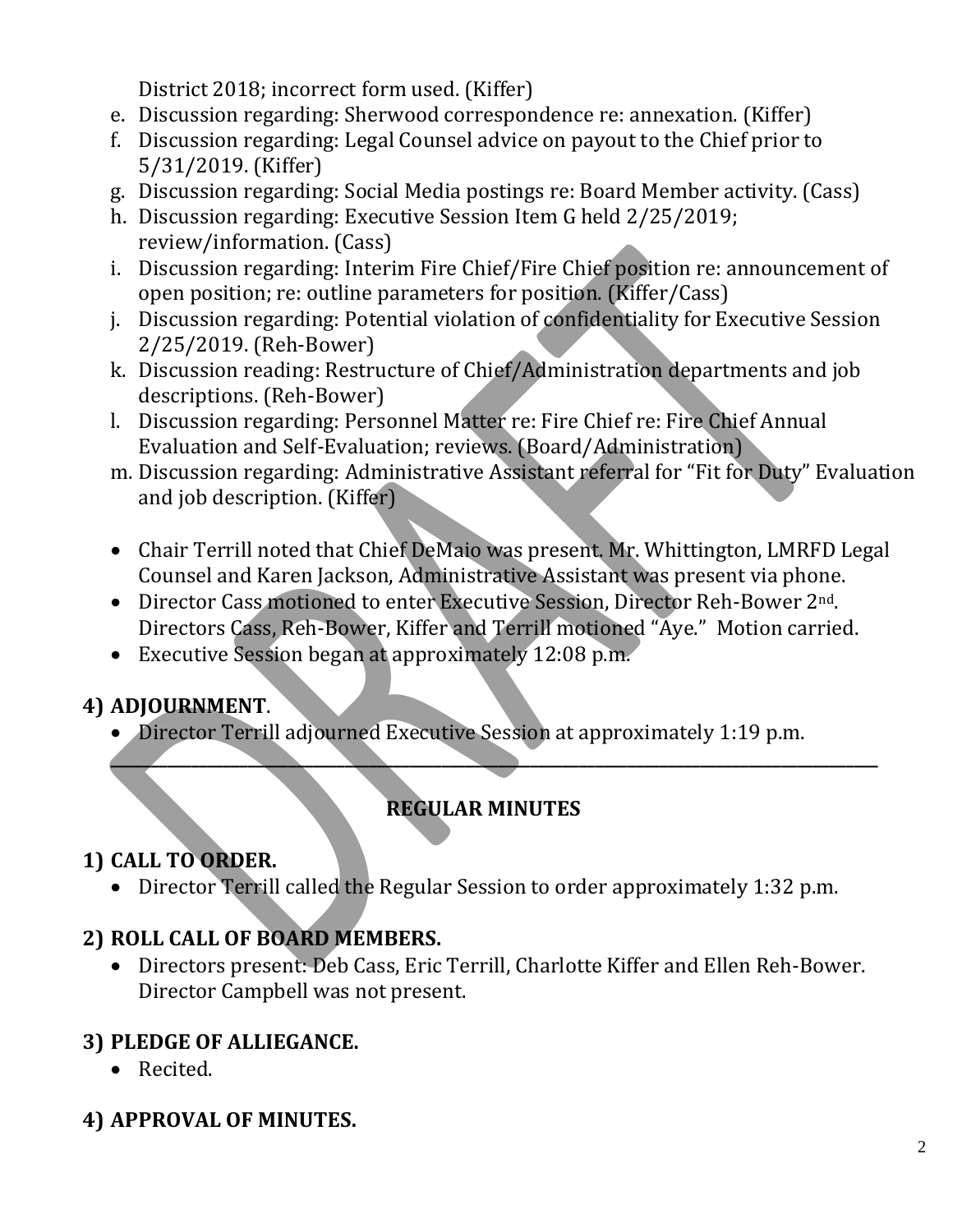a. Executive Minutes 1/28/2019 (Set 1 A3/A4 Items A, B, C and Set 2 A1 Item A)

- Director Kiffer inquired about who's set of Minutes these were, it was advised they were Director Reh-Bower's set. Director Kiffer motioned to approve the Executive Minutes for 1/28/2019, Director Reh-Bower 2<sup>nd</sup>. Directors Kiffer, Reh-Bower, Cass and Terrill voted, "Aye." Motion carried, unanimously. b. Special Minutes 2/14/2019
- Director Kiffer noted on pg. 2,  $2^{nd}$  bulled the word "Doctor," stating it should be "Therapist." Chief DeMaio advised he used the word "Doctor," and that the tape was reviewed several times. Director Kiffer motioned to approve the Special Minutes for 2/14/2019, Director Reh-Bower 2nd. Directors Kiffer, Reh-Bower and Terrill voted, "Aye." Director Cass abstained. Motion carried.
	- c. Executive Minutes 2/25/2018 (Set 1 A3/A4 Items A, D, F, H & J. Set 2 A3/A4 Items B, C & E. Set 3 A1 Items F, G, I & J).
- Director Terrill verbalized a correction/clarification of the date to reflect 2/25/2019, not 2/25/2018 for Item C. Director Reh-Bower motioned to approve the Executive Minutes for 2/25/2019, Director Terrill 2nd. Directors Reh-Bower, Terrill, Cass and Kiffer voted, "Aye." Motion carried, unanimously. d. Regular Minutes 2/25/2019
- Director Kiffer motioned to approve the Regular Minutes for 2/25/2019, Director Cass 2nd. Directors Kiffer, Cass, Reh-Bower and Terrill voted, "Aye." Motion carried, unanimously.

## **5) REPORTS.**

a. **February 2019 Financial Report(s).** *(The financial report(s) are to be reviewed and approved by the Board).*

Mr. Buldra reviewed the February 2019 Financials as follows:

- Revenue for the month of February was \$16,739 which was \$41,517 under budget. Mohave County Revenue for February was \$12,206 which was \$21,244 under budget. Non-Tax Revenue for the month of February was \$4,533 which was \$24,806 under budget.
- Expenses for February totaled \$68,163 which was over budget by \$1,733. Managerial expenses were over budget due to legal fees and audit fees.
- Year to date Revenue is \$731,575 which is \$98,267 over budget. Ambulance revenue is \$44,247 over budget YTD.
- Year to date Expenses are \$606,644 which is \$369 over budget.
- Total cash as of February 28, 2019 is \$513,360 which is \$25,076 less than February 28, 2018. Decrease in ambulance revenue for the month and purchase of the LPlS cardiac monitors attributed to the decrease in cash.
	- o Director Kiffer inquired about why the Ambulance billing stopped. Chief DeMaio explained he received a letter from Mediclaim Data Services stating they were going to end 12/31/2018. Chief DeMaio noted he spoke to Mr.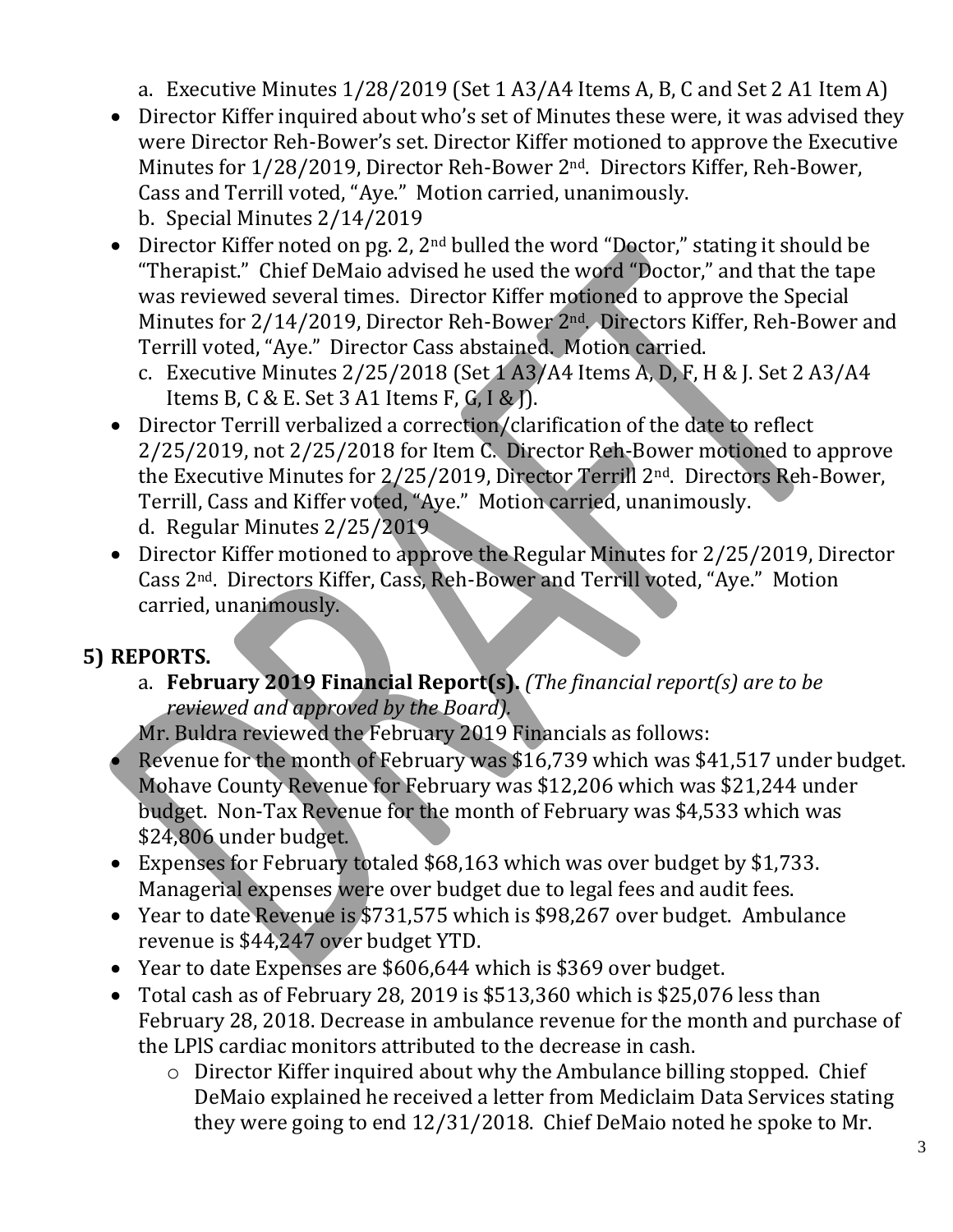Sherry and advised that LMRFD was going out to bid for RFP, but to have Mediclaim continue to bill for Ambulance. The impression was Mediclaim Data Services was going to continue until another company was found, Mr. Sherry indicated to Chief DeMaio he sold LMRFD's slot and Chief DeMaio notified Mr. Buldra of the situation. Director Kiffer inquired/reviewed PSPRS, Fixed Assets, Accounts Payable, Payroll Liabilities, Stryker Financial, Compensated Absences, Capital Assets/Unrestricted regarding Equity, an additional Report to be added to reflect comparisons, OT/Holiday amount budgeted vs. actual, PR taxes and Worker's Compensation line items.

- o Director Reh-Bower inquired/reviewed the Fire Service Income and Sale of Surplus. Chief DeMaio noted that Out-of-District fire calls have been billed for, payments haven't been received yet. He also explained that 2 Fire Trucks just sold at the end of February, monies are pending due to auction house lag time of 30-45 days to release the check to LMRFD. Director Reh-Bower inquired about the breakdown for fuel and maintenance, legal fees, City Towing vendor charges, memo line reporting, Tim Smith vendor charges and Stryker Financial monthly payment/5-year payment plan.
- o Director Terrill inquired/reviewed the utility fees and janitorial expenses. He also inquired about credit card charges for a gas grill and a laptop. Chief DeMaio explained the grill was for St. 43 due to the out there breaking and the laptop is for the Duty Crew's to use in the Ambulance as the previous laptop has a broken screen, screen replacement is being looked into.
- Director Cass motioned to approve the February 2019 Financial Report. Director Terrill 2nd. Directors Cass, Terrill, Kiffer and Reh-Bower voted, "Aye." Motion carried, unanimously.
	- c**. Fire Chief's Report.** *(The governing body may not propose, discuss, deliberate or take legal action on this matter unless the specific matter is properly noticed for legal action. Therefore, action taken as a result of the Chief's report will be limited to directing staff to study the matter or scheduling the matter for further consideration and discussion at a later date. (A.R.S. 38-431.02.K.)*
		- o *February 2019 LMRFD Run-Report* 
			- o Total Calls: 59. AMR n/a reported from AMR, Chief noted he has zero, Transports 25, Refusals 8, Refusals Billed 3, DOA 1, Fire 5, Service 6, Good Intent 5, False Alarms 6, HWY-93 14 noting 3 of HWY-93 were not responded to.
		- o *Meadview Schedule*
			- o March Meadview Coverage was listed at 11 and actual was 13. April tentative Meadview coverage is 13 days. After-Hour Call response by the Chief was 4.
		- o *Meetings/Conferences/Trainings*
			- o February Run-Review, Prehospital Care Committee, MCFOA, Dispatch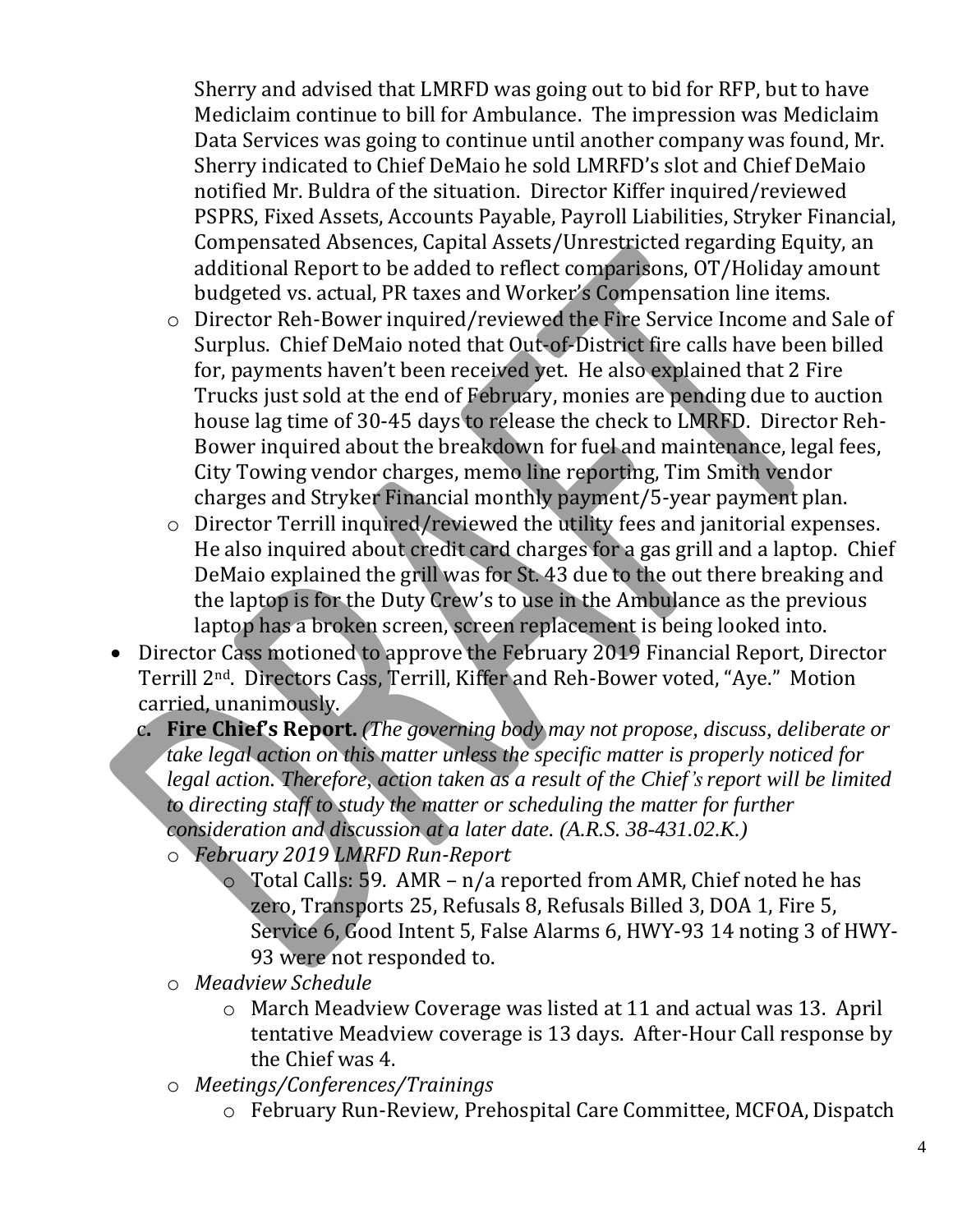Committee, Wildland Committee, Active Shooter training through Mohave County Emergency Management, ADEQ, and a PIO class.

- o *District Properties*
	- o None reported on the Chief's Report, information to be provided on Item listed on the Agenda.
- o *District vehicles/apparatus*
	- o *WT-428; new fuel solenoid and starter. The ECM is bad, and pricing is being reviewed along with other avenues. C-401; had new injector harnesses installed.*
	- o *Two surplus trucks were sold: '77 for \$1560.00 and the '78 sold for \$1925.00, noting seller pays all fees.*
- o *Projects in the works*
	- o *Grant submission to 100 Club for Turnouts.*
	- o *Road-Widening to start sooner than expected.*
- o *Other*
	- o *New Legislative Laws learned in MCFOA Meeting: Residency Requirements within Fire Districts is expected to pass, noting it's indicated that Residency Requirements can no longer occur for staff working for a Fire District.*

**6) CALL TO THE PUBLIC & CORRESPONDENCE**. *(Consideration and discussion of comments and complaints from the public. Those wishing to address the Lake Mohave Ranchos Fire District Board need not request permission in advance. The Fire District Board is not permitted to discuss or take action on any item(s) that are not on the Agenda that are raised in the call to the public. However, individual Board Members may be permitted to respond to criticism directed to them. Otherwise, the Board may direct that staff review the matter or that the matter be placed on a future agenda. The Fire District Board cannot discuss or take legal action on any issue raised during the Call to the Public due to restriction of the Opening Meeting Law.*

- Mike Karash; inquired about the declining coverage of service in Meadview, AZ. Chief DeMaio stated he can respond to Mr. Karash after the Meeting and Director Kiffer asked for this inquiry to be placed on the next Regular Meeting Agenda.
- Phyllis Aitken; clarified her social media posting regarding the Chief's departure, noting the contention with the Board and the Chief's direction, she suggested his replacement meet his requirements if not better, as precedence has been set and that she knows the Board may not always agree, but they all do care about the District. She noted that the personnel are friendly and respectful in helping citizens and the doors are open, unless they are on a call, adding that she's witnessed this. She explained she finds it disheartening regarding the Chief's departure and his work with the Board to bring the District where it is.
- Scott Aitken; Expressed his thanks to Chief DeMaio for his dedication to the District,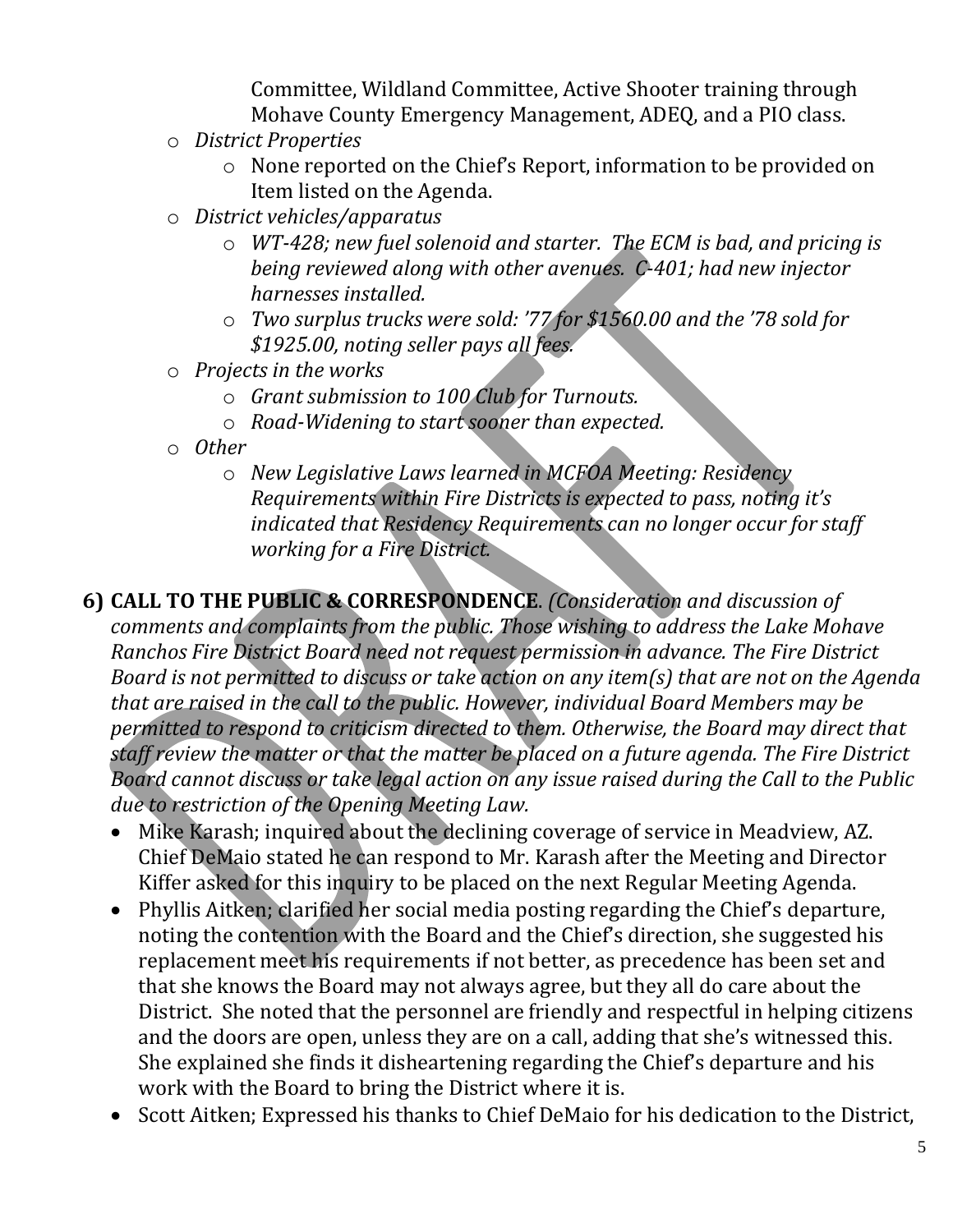expressed his grave concern for the District in lieu of Chief DeMaio retiring.

• Director Kiffer read a letter of correspondence into the record from Steven Winn, FF/Paramedic for LMRFD. In summarization: It regarded his concern for the current and future status of the Fire District, leadership, employee retention, rumors of a succession plan for LMRFD, the District falling below standards for what the citizens deserve and his own future with LMRFD.

## **7) BUSINESS.**

- a. Discussion and possible action regarding: Entire cost of Chief and Administrative Assistant line items; COBRA for Chief's position; number of annual leave and sick days Chief has remaining; monies available from other line items below budget to move to other budget line items (Kiffer/Buldra)
	- Mr. Buldra addressed Director Kiffer's item and provided a review of the Chief's annual total salary cost (\$92k) and the Administrative Assistant annual budgeted cost (\$25k) both with benefits. He provided explanation regarding COBRA, noting that's a Karen function, but the employee pays for COBRA, and he explained that line items under budget compensate for line items over budget, advising the overall budget is operating over budget at this time and that there are no extra monies. He explained the District will be operating from their carry-over balance, approximately dipping into about \$13k by the end of current FY. No Action.
- b. Discussion and possible action regarding: Schedule FY 19/20 Budget Workshop; discuss with Mr. Buldra items to include in Proposed Budget. (Buldra/Administration/Kiffer)
	- Discussion ensued regarding preparing for Budget Workshop and that a few changes for presentation would be increases to Mechanic and POC FF/EMT wages to bring them to current minimum wage for 2020, current impact and future impact of monies. A Budget Workshop by consensus was scheduled for April 11, 2019 at 12:30 p.m.
- c. Discussion and possible action regarding: Unfunded PSPRS Liability; re: 30 year amortization schedule; posting on LMRFD Website. (Board/Buldra)
	- Mr. Buldra explained the District has until 7/1/19 to post this information and that recommendation is to continue to address the PSPRS Liability at the 30-year amortization with the actuarial valuation posted done by PSPRS. No Action.
- d. Discussion and possible action regarding: Legal Counsel invoice(s) re: services dated 9/21/2018 and 9/28/2018; re: follow-up/explanation. (Kiffer)
	- No Action.
- e. Discussion and possible action regarding: LMRFD's Legal Counsel invoice(s) re: review of Statement #48344. (Kiffer)
	- Director Cass agreed with Director Kiffer in reviewing the Statements, and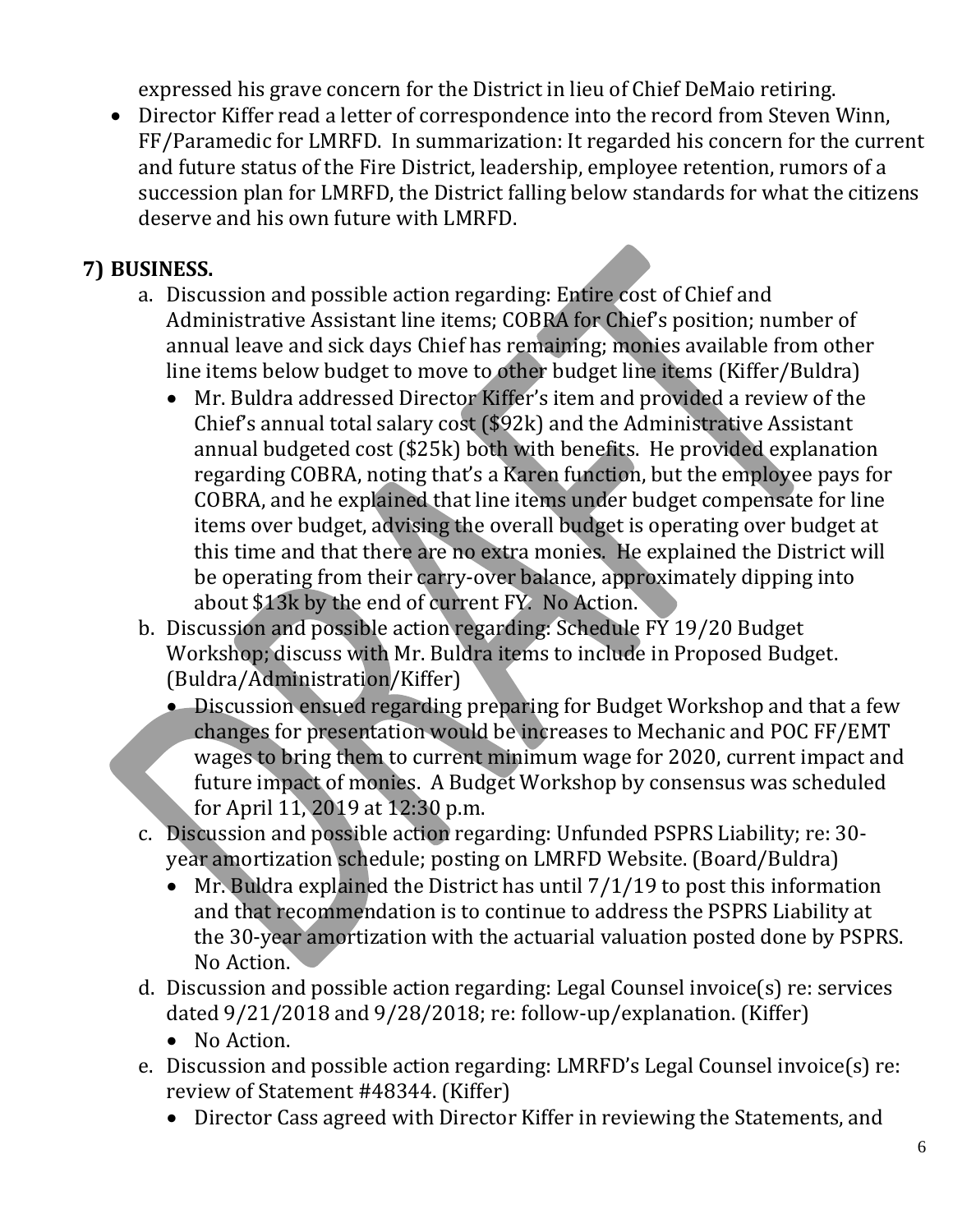suggested the Board review the Statements with Administration before using Legal Counsel for review, unless it's a legal inquiry. The Board by consensus agreed to use Staff first for statement reviews. Item tabled for next Regular Meeting.

- f. Discussion and possible action regarding: Legal Counsel invoice(s) re: service dated 9/24/2018; former Chair Cass correspondence to Legal Counsel for Attorney Services; review/explanation. (Kiffer)
	- Director Kiffer inquired about the 'memo' indicated on Mr. Whittington's email to Director Cass. Director Cass advised he never sent a 'memo,' and had called and stated it was a Chief issue to handle with personnel. Discussion only, No Action.
- g. Discussion and possible action regarding: Annexations approved into Lake Mohave Ranchos Fire District 2018; incorrect form used. (Kiffer)
	- Discussion ensued between the Board and Chief DeMaio regarding Mr. Whittington reviewing prior Annexations into the District from February 2018-March 2019, it was stated that Mr. Whittington had the form used for prior Annexations from the last Meeting and the issue was Mr. Whittington prefers his form vs. prior form by Mr. Flynn. It was suggested he review the form, as he was provided and not each individual Annexation as that can be viewed as a waste of expense to the taxpayers. It was also noted that unless a taxpayer is contesting their Annexation there is no need to incur cost to all the taxpayers for review of each Annexation. The District is now using Mr. Whittington's prepared forms instead of prior forms. No Action.
- h. Discussion and possible action regarding: Sherwood correspondence re: annexation. (Kiffer)
	- Director Kiffer advised it's up to Mr. Sherwood to petition to leave the District and he would need up to 51% of the District's signatures. No Action.
- i. Discussion and possible action regarding: Legal Counsel advice on payout to the Chief prior to 5/31/2019. (Kiffer)
	- No Action.
- j. Discussion and possible action regarding: Social Media postings re: Board Member activity. (Cass)
	- Director Cass stated this item was brought up due to Social Media posts and that she doesn't agree with other Members speaking for her. Director Cass motioned to have Karen create a new Social Media By-Law for the Board to deal with Board Members and Social Media and a Social Media Policy for Staff. Director Kiffer 2nd. Directors Cass, Kiffer, Reh-Bower and Terrill voted, "Aye." Motion carried, unanimously.
- k. Discussion and possible action regarding: Executive Session Item G held 2/25/2019; review/information. (Cass)
	- No Action.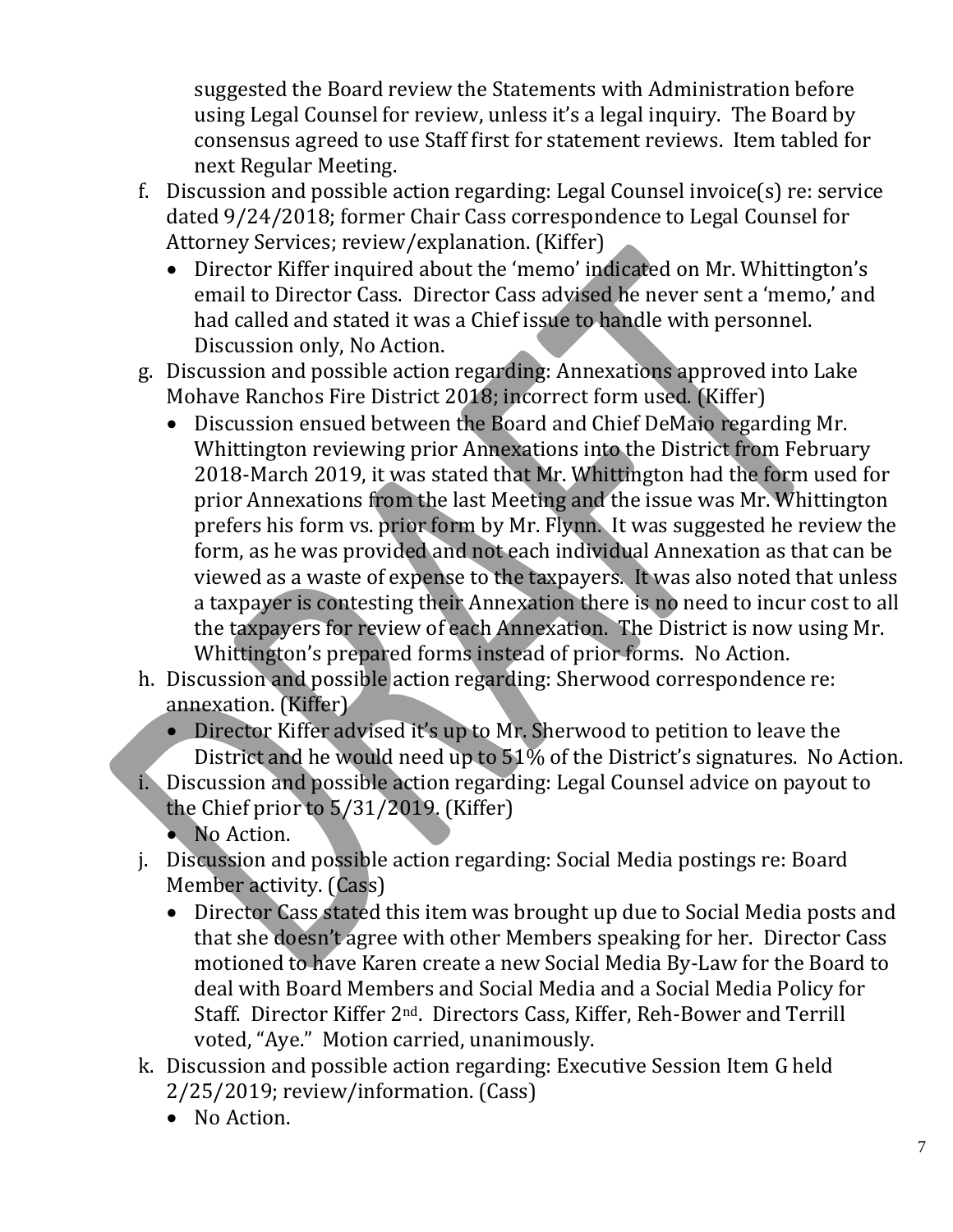- l. Discussion and possible action regarding: Interim Fire Chief/Fire Chief position re: announcement of open position; re: outline parameters for position. (Kiffer/Cass)
	- The Board and Chief reviewed the 2 Applications that LMRFD has on file, one being a 2-page Application and one being a 6-page Application, they ensued in discussion on which one to use, indicating removal of NACFD from the 6-page Application. Director Reh-Bower motioned to accept the 6 page Application as the permanent and official Application for all positions going forward with the LMRFD, with the NACFD reference being removed and page numbers being added. Director Kiffer 2nd. Directors Reh-Bower, Kiffer, Cass and Terrill voted, "Aye." Motion carried, unanimously.
	- The Board and Chief reviewed job descriptions/forms provided, removing military time from the forms, review of AFDA material indicated (i.e. laws), acknowledging it's not AFDA itself, it's what laws AFDA has placed in the RedBook per se, overseeing the CON, timing and other various language within/requirements indicated, advertising, verbiage updates, degrees and formal experience, equivalency level, etc. The Board ensued in discussion regarding a Special Meeting to gather information for this item and from other organizations, it was noted Mr. Flynn would be expensive for his services. Chief DeMaio suggested reaching out to MCFOA and AZ Fire Chief Association for testing and application process assistance. The Board agreed to address the item from both fronts; other organizations and searching for an Interim Fire Chief/Fire Chief. The Board by consensus scheduled a Special Meeting 3/29/2019 at 9:00 a.m. at the Chamber for continuation. (Item CC also included in discussion with this item). Item tabled until Special Meeting.
- m. Discussion and possible action regarding: Legal advice re: Potential violation of confidentiality for Executive Session 2/25/2019. (Reh-Bower)
	- No Action.
- n. Discussion and possible action regarding: Restructure of Chief/Administration departments and job descriptions. (Reh-Bower)
	- Item tabled for Special Meeting.
- o. Discussion and possible action regarding: Personnel Matter re: Fire Chief re: Fire Chief Annual Evaluation and Self-Evaluation; reviews. (Board/Administration)
	- No Action.
- p. Discussion and possible action regarding: Administrative Assistant referral for "Fit for Duty" Evaluation and job description. (Kiffer)
	- Item tabled to Special Meeting for further information that is pending.
- q. Discussion and possible action regarding: LMRFD Board of Directors acceptance of Chief's 3/1/2019 Email of Resignation to Retire. (Terrill/Board)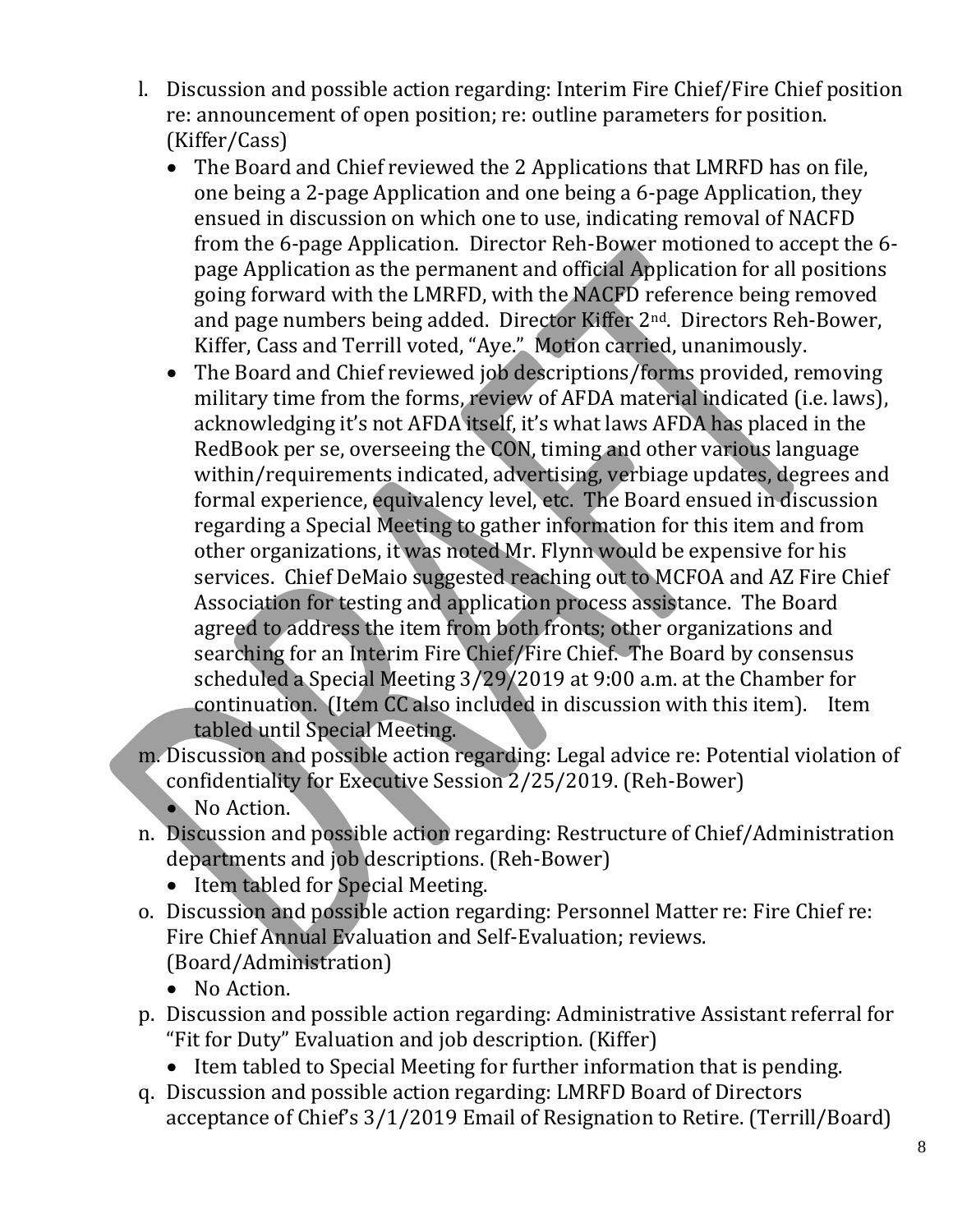- Director Terrill motioned to accept Chief DeMaio's Retirement, Director Reh-Bower 2nd. Directors Terrill, Reh-Bower and Kiffer voted, "Aye." Director Cass voted, "Nay." Motion carried 3-1.
- r. Discussion and possible action regarding: Payroll discrepancy matter re: update. (Terrill)
	- No updates available. No Action.
- s. Discussion and possible action regarding: LMRFD Board Meeting schedules of Meetings re: day/time, extensive length of Meetings, extensive Agenda and voluminous Packet. (Terrill/Cass/Administration)
	- Discussion ensued regarding Meeting time length, items continually being brought back with no resolution and how to work to resolve items instead of continuing them to free up the Agenda and time of Meetings, noting that Board Member schedules are subject to change due to Mr. Whittington's availability. Ms. Jackson noted that Mr. Whittington has marked the 4<sup>th</sup> Monday of each month on his calendar. Ms. Jackson is to follow-up with Mr. Whittington regarding a standing time of 12:00 p.m. for LMRFD, through direction from the Chief. No Action.
- t. Discussion and possible action regarding: Private Investigator for EEOC matter; re: error; EEOC investigation. (Reh-Bower)
	- Director Reh-Bower acknowledged that some members of the public had concerns regarding the Investigation, notably that were approached for interview and that didn't take place. She suggested having it followed through with and an addendum to the Report. Director Cass noted she contacted Ms. Satchel and Mr. Whittington regarding this, and that the Investigator stated Ms. Kelley-Staab's statements wouldn't make a change to the Report itself and Mr. Whittington agreed, also indicating that it would only be a cost factor to re-open. Discussion ensued about Mr. Whittington preparing a letter to this matter to suffice, but cost factor involved regarding his preparation of that letter. No Action.
- u. Discussion and possible action regarding: Mechanical status of LMRFD Brush Truck. (Reh-Bower)
	- It was discussed that the Chief's vehicle was broke down and inquiry to if it was running again. Chief advised it's working again. No Action.
- v. Discussion and possible action regarding: Vehicle clause in Chief's Contract. (Reh-Bower)
	- No Action.
- w. Discussion and possible action regarding: Review of clerical duties performed by the Chief. (Reh-Bower)
	- Item tabled to Special Meeting.
- x. Discussion and possible action regarding: Review LMRFD Records Destruction Schedules for 2017 & 2018; Records Management Compliance. (Reh-Bower)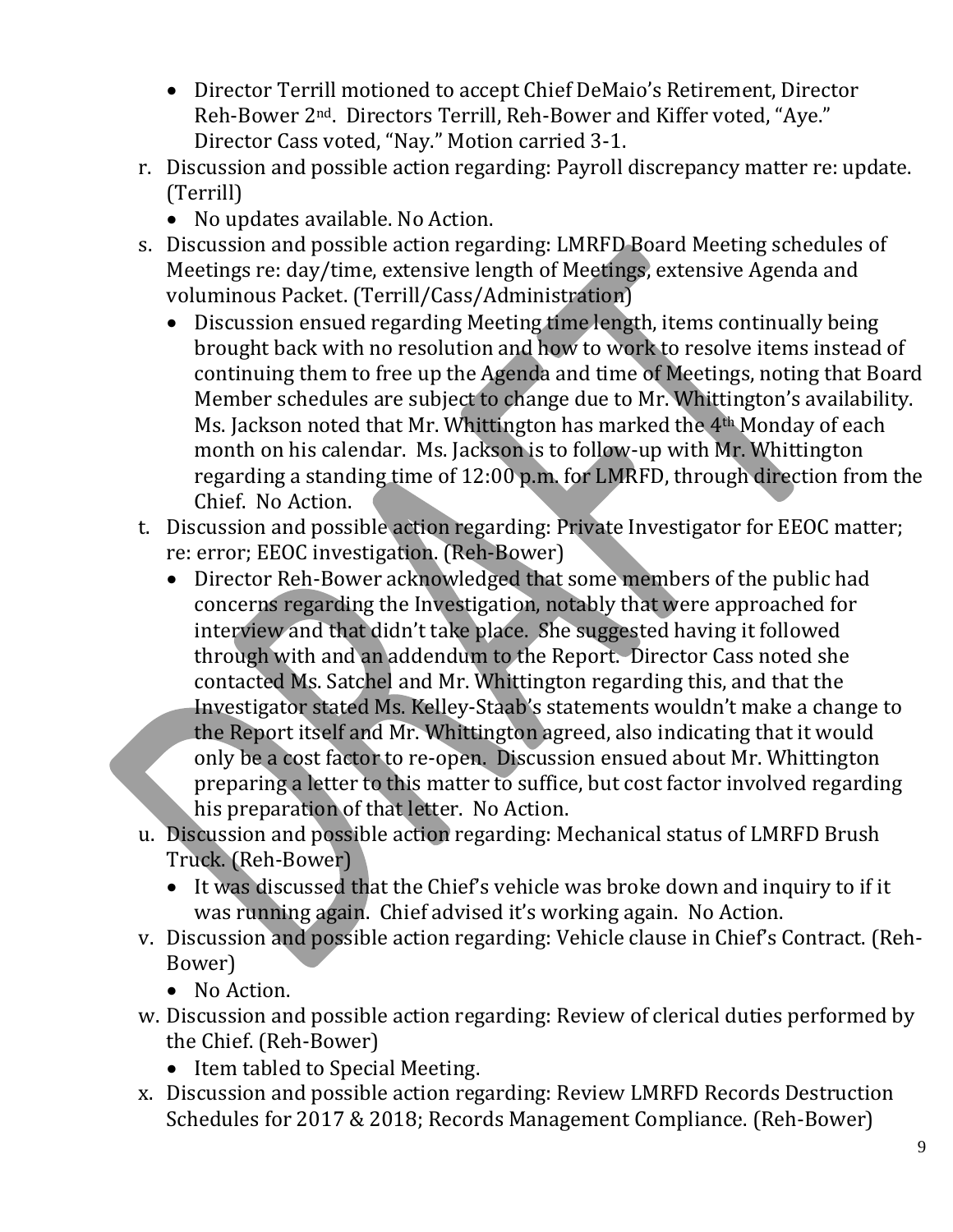- Chief DeMaio advised the information regarding this is pending return contact back from State Archives. He explained anything prior to that should comply from when Ms. Reh-Bower turned in her resignation, noting he takes responsibility from her end date moving forward, adding that a couple of Reports need filed with Archives. Director Reh-Bower indicated her leave date was 8/1/16 and she had Records in boxes to be handled by end of 2016. Chief DeMaio noted the information regarding Records Retention is in the Office. Direction was given to the Chief to find out what he needs to do to bring Reporting up to current status and inform the Board at April's Regular Meeting.
- y. Discussion and possible action regarding: Status of video system for recording Board Meetings; posting of audio recordings of Board Meetings on LMRFD Website. (Reh-Bower)
	- Chief DeMaio explained there was a malfunction with recording/audio, noting things have been fixed and should be in working order, also advising there is a You Tube page for LMRFD that has been created for the videos. No Action.
- z. Discussion and possible action regarding: Board Chair communication and correspondence with Board Members & Staff. (Cass)
	- The Board discussed Director Terrill's email issues, it was advised those were being looked into and he noted to call/text him if needed until issue is resolved. No Action.
- aa.Discussion and possible action regarding: VFIS covering cost of Private Investigator for EEOC matter. (Kiffer)
	- Director Kiffer explained that the Attorney assigned to the case could have done the Investigation at no cost to the District, versus the Investigator that the District paid for. It was discussed that review of what was coordinated is being reviewed and if the Under Writer can determine if reimbursing the District for those expended monies to the other Investigator can be recovered. By Board consensus, direction was given to the Chief to direct the Administrative Assistant to schedule Mr. Matera for the Regular Meeting for this item/explanation.
- bb. Discussion and possible action regarding: Review of Gabriel & Ashworth  $invoice(s)$  and payment(s). (Kiffer)
	- Discussion ensued about review of final invoice, to be presented at next Meeting. Item tabled until next Regular Meeting.
- cc. Discussion and possible action regarding: Contract for Services information re: KFD, BHCFD, GVFD and John Flynn; information received. (Kiffer)
	- Director Terrill informed the Board that BHCFD was unable to assist due to Dispatch frequency, noting that Chief Moore would reach out to the other organizations and return the information. Director Terrill stated he would provide that information to the Board once received. No Action.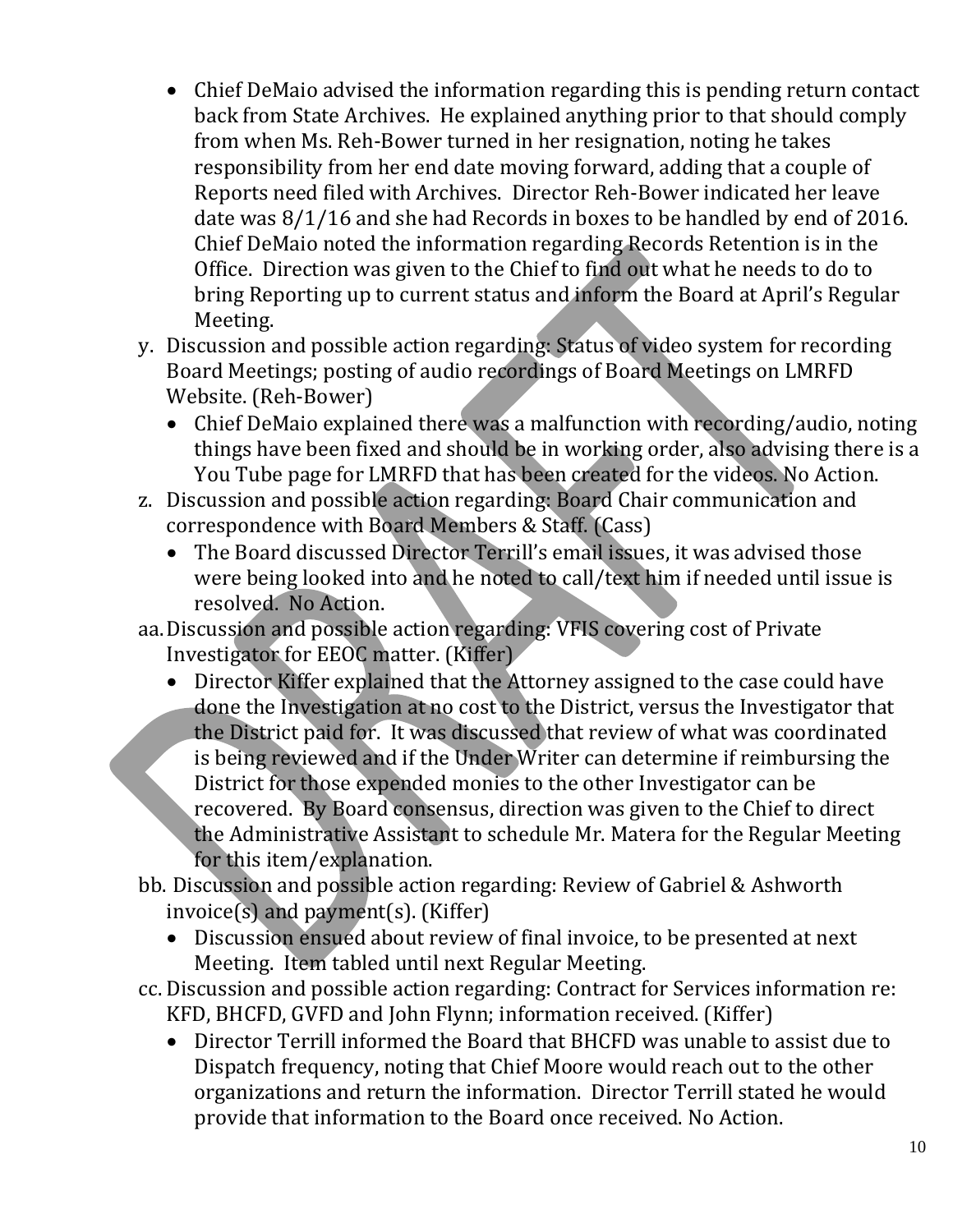- dd. Discussion and possible action regarding: Christine Baker's Request for information; LMRFD Policy for responding to requests for LMRFD information. (Kiffer)
	- The Board and Chief discussed Ms. Baker's email, noting that there's a Records Request Form to be used and that the Administrative Assistant had responded back to Ms. Baker. It was explained that Ms. Baker at this point, had not turned in her official Records Request Form. It was also explained that with a prior Request from her, manpower was utilized, and Ms. Baker backed out of paying, after the work was performed. No Action.
- ee.Discussion and possible action regarding: Resolution 2019-001; Annexation into LMRFD; Baxter property. (Administration)
	- Director Terrill motioned to approve Resolution 2019-001 for the Baxter property to be annexed into the District, Director Kiffer 2nd. Directors Reh-Bower noted a correction to address, Chief DeMaio was to bring the corrected form to the Special Meeting for signatures for processing. Directors Terrill, Kiffer and Cass voted, "Aye." Director Reh-Bower initially voted "Aye," and then rescinded her vote. Motion carried 3-1.
- ff. Discussion and possible action regarding: LMRFD Station 42 status. (Administration)
	- Chief DeMaio advised it costs about \$40.00 per month for Station 42 with only electricity, he advised the tank has been resituated with a crane and weed abatement will be taking place. He explained it's utilized for storage and felt nothing should be done with this property, and to continue maintaining it. Director Kiffer stated she had heard there may be interest in the Sherriff's Department using that as a substation. Chief DeMaio explained that there is pipe and roofing work that would need done at that location to make it habitable and with BLM land you can't profit from it, you can offer in-kind services. He noted if they are interested in that, they could seek the repairs and the District maintains the electricity, unless it goes over current billing, which they would pay the difference. By Board directive, the Chief was instructed to speak to Sgt. Rooks regarding this situation and follow-up with the Board.
- gg. Discussion and possible action regarding: Chicago Title Company re: Limited Title Search for LMRFD Station 41. (Administration)
	- The Board and Chief discussed the return of the Title Search information, noting their impression was that the District owned the properties. Chief was to supply the Board a map, as well and send the information to Mr. Buldra. No Action.

## **8) CONSIDERATION OF FUTURE AGENDA ITEMS.**

▪ Specified tabled items will move to following month's Regular Meeting, unless